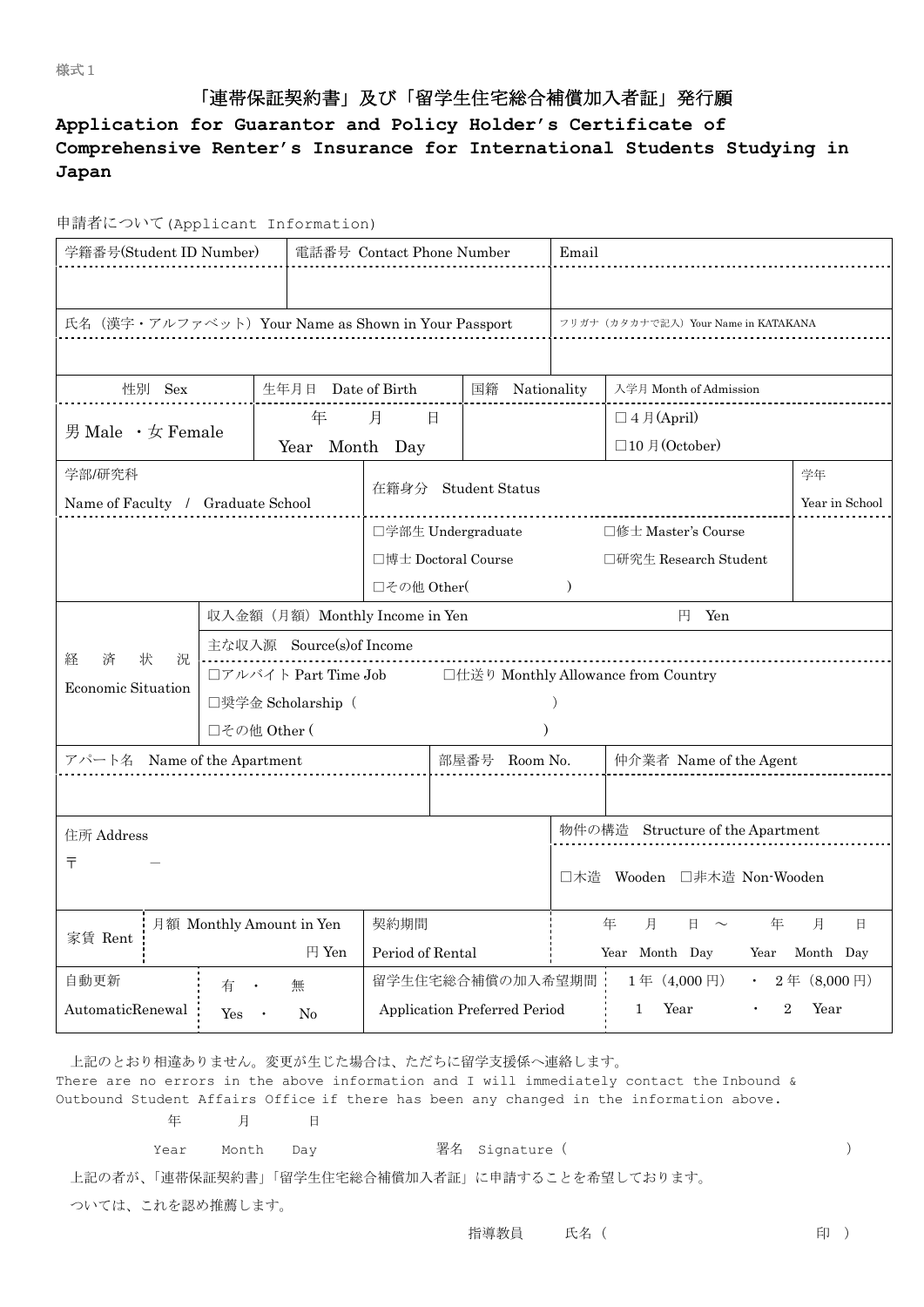| あなたの在留資格は留学ですか? Is your status of residence "Student"?                                                          |  |  |   |  |  |  |  |  |  |
|-----------------------------------------------------------------------------------------------------------------|--|--|---|--|--|--|--|--|--|
|                                                                                                                 |  |  | 日 |  |  |  |  |  |  |
| Month<br>Year<br>Dav<br>□いいえ No⇒在留資格が「留学」でない場合は、本制度に申請することはできません。                                               |  |  |   |  |  |  |  |  |  |
| If your status of residence is anything other than "Student", you are NOT eligible to apply for this insurance. |  |  |   |  |  |  |  |  |  |

添付書類

- □ 学生証 Student Card
- □ 在留カード Residence Card
- □ 国民健康保険証 National Health Insurance Card
- □ アパートの契約書 Apartment Rental Contract Documents
- □ 銀行の通帳 Bank Book

| 留学支援係<br>記入欄 | 償期間<br>補 | 1年間 | $\bullet$ | 2年間           | $\bullet$ |             | 半年間 (継続申請者のみ) |   |   |   |
|--------------|----------|-----|-----------|---------------|-----------|-------------|---------------|---|---|---|
|              | 加入年月日    | 年   |           | 月             |           | 日           |               |   |   |   |
|              | 保険期間     | 年   |           | 月             |           | 日<br>$\sim$ | 年             | 月 |   | 日 |
|              | 学生証      | 有   | 無         | (合格通知書        |           | $\bullet$   | 受入許可書)        |   |   |   |
|              | 在留カード    | 有   |           | (残りの在留期間      |           | 年           | 力月)           |   | 無 |   |
|              | 国民健康保険証  | 有   |           | 1年間<br>$\sim$ |           | 短期)         | 無             |   |   |   |
|              | 銀行の通帳    |     |           |               |           |             |               |   |   |   |
|              |          |     |           |               |           |             |               |   |   |   |
|              |          |     |           |               |           |             |               |   |   |   |